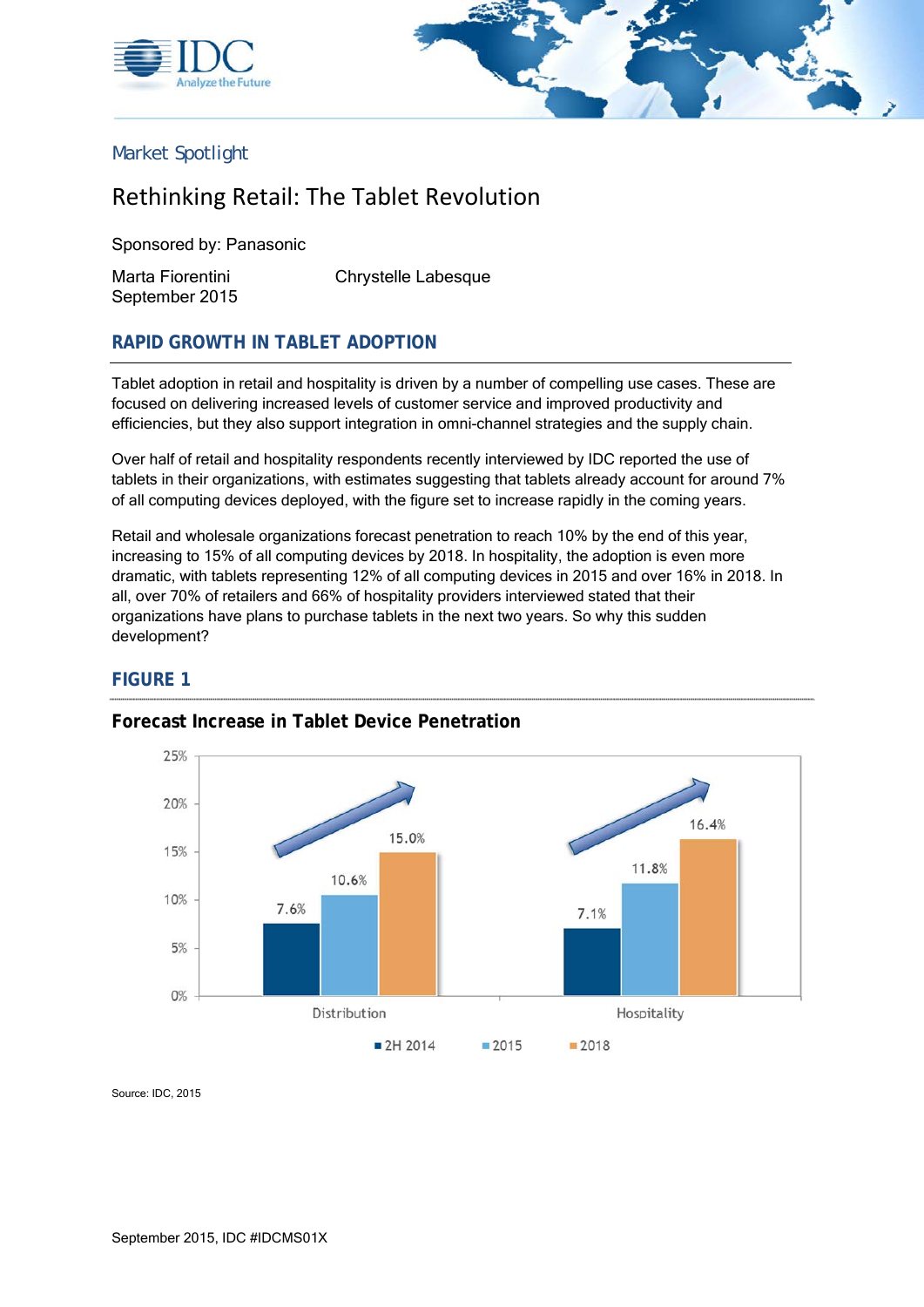Despite the creation of sophisticated business processes, websites, and mobile applications, retailers and hospitality providers are too often let down by aging POS terminals, paper inventory systems, or the reliance on staff memory to acknowledge loyal customers. Tablets offer the opportunity to form a bridge between offline and digital environments, ushering in a new age of staff productivity, inventory and asset management, as well as analytics. More significantly, tablets offer the potential to deliver enhanced and differentiated customer experience, enabling the services and capabilities of the physical environment to mirror or complement those of the digital. This includes aspects as personalization, self-service and internet-based payments, as well as integration with suppliers, wholesalers and the value chain.

With the introduction of cloud-based business processes running on applications and the extended use of touchscreens, cameras and other input methods, tablets and hybrids are now positioned to transform the way retail and hospitality employees work. To be successful, however, retailers and hospitality providers must make careful considerations around form-factor, input method, screensize, and battery life, as well as overall device reliability, management, security, and operating system preferences.

This IDC Executive Brief provides an overview of current tablet and hybrid device deployment in the retail and hospitality sectors in Western Europe, based on an extensive research carried out in France, Germany, and the UK. It shows readers just how quickly and dynamically the market has and will continue to evolve, as well as the key aspects of tablet adoption that they need to be considered.

## **DRIVERS FOR TABLET ADOPTION**

Productivity is the key motivating factor for tablet and hybrid adoption, but it is partnered by improvements in customer facing engagement, as well as the need to convey an innovative company image. In essence, tablets are being deployed to drive efficiency in the way employees work, but this is as much about delivering improved levels of service to customers, as it is about cost saving.

The adoption of tablets has enabled organizations to push increased levels of capability to the edge of the business and into customer-facing roles. This includes integrating stock and inventory analysis and distribution insight, as well as delivering payment solutions and data sources direct to staff.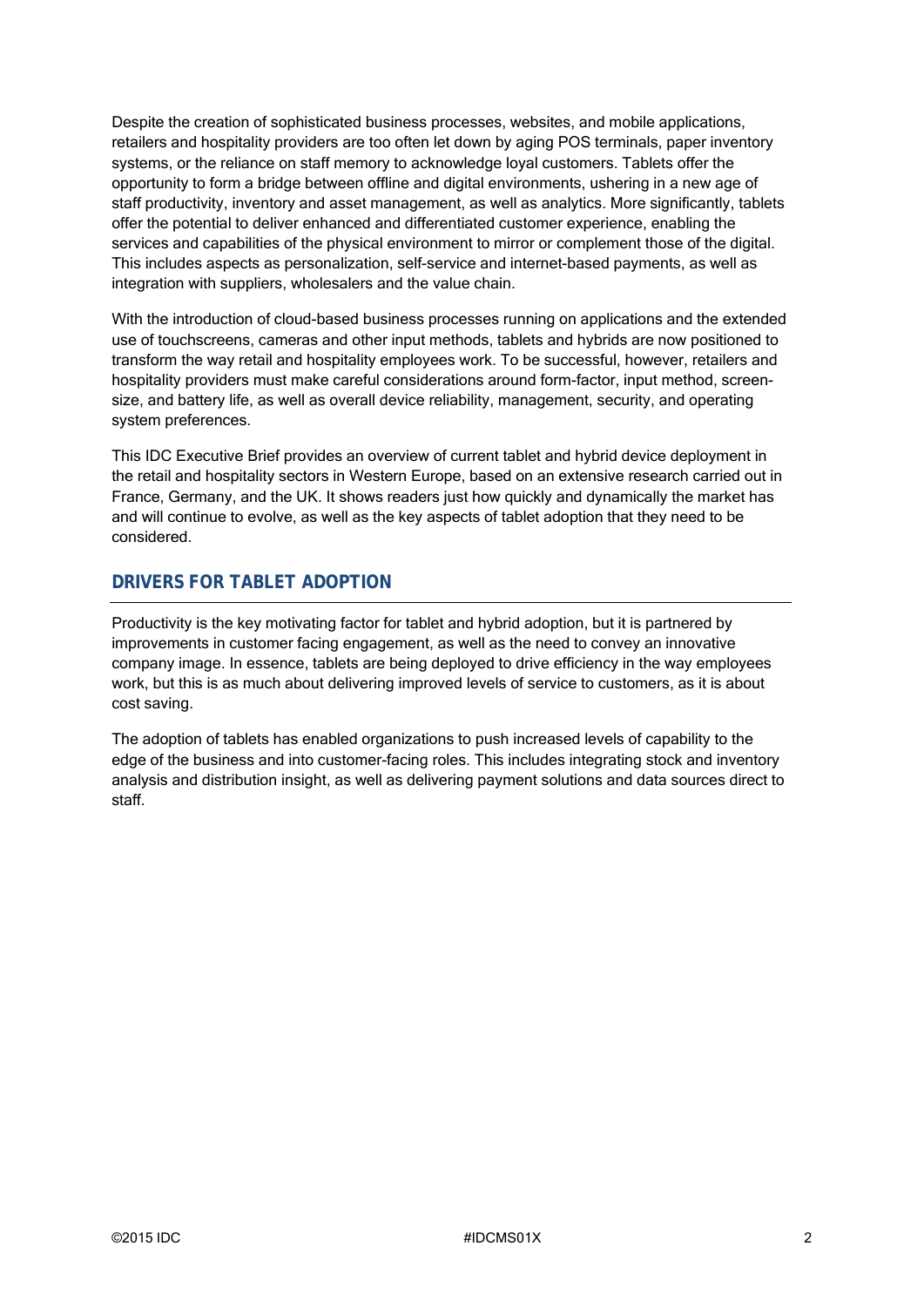# **FIGURE 2**

### **Drivers for Tablet Deployment in Retail and Hospitality Organizations**

*Q. What do you see as key reasons or motivating factors for deploying tablets or hybrids in your organization?* 



Source: IDC, 2015

Results also suggest that while tablets are being used to perform critical customer-facing functions, they are also being integrated throughout the business, in order to drive productivity in back-end processes, warehousing, and distribution. This in turn drives agility, visibility, collaboration, and granular forecasting and replenishment.

Further analysis also highlights that 57% of tablets deployed in restaurants and 47% in retail organizations were reported as the users' only device. Rather than tablets being deployed in addition to PCs and smartphones, they are being used to fulfil business requirements alone.

# **Tablets Fulfil New Requirements**

Tablet adoption in retail and hospitality is in part due to falling price points, but it is also the result of increasing app virtualization and sector-specific device capabilities. For many, it is also the realization that tablets are able to perform function-specific tasks more effectively.

This includes the ability to replace legacy peripheral devices, such as payment terminals, POS systems, scanners, and mobile warehouse devices. Tablets can be far easier to deploy, cheaper to maintain, and easier to update, and take full advantage of the further migration towards cloudbased platforms. This is outlined in the use cases shown in Table 1.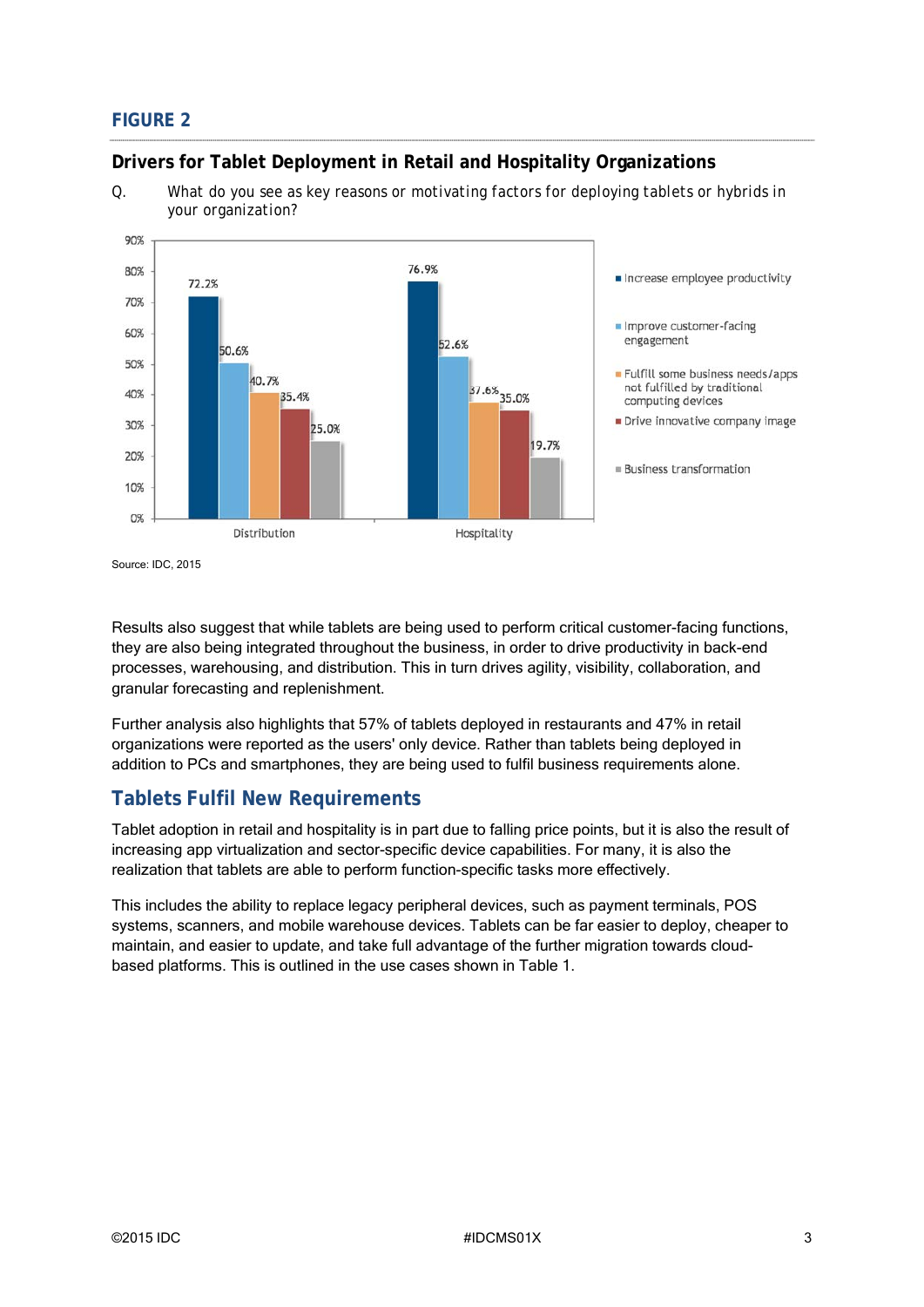# **TABLE 1**

# **Use Cases for Tablet Deployment in the Retail and Hospitality Sectors**

|                                 | <b>Business Drivers</b>                                                                                                                                                                                                                                                                             | <b>Business Outcomes</b>                                                                                                                                                                                                                                                                                                 |
|---------------------------------|-----------------------------------------------------------------------------------------------------------------------------------------------------------------------------------------------------------------------------------------------------------------------------------------------------|--------------------------------------------------------------------------------------------------------------------------------------------------------------------------------------------------------------------------------------------------------------------------------------------------------------------------|
| Payment<br>Solutions            | Tablets can replace POS systems, using scanners and readers to<br>perform the same tasks away from static terminals. These can be<br>integrated with Internet-based payment systems, such as PayPal, and<br>use NFC and RFID applications, for example.                                             | Staff members take payment processing into the customer<br>environment, gathering richer CRM insights. All-staff payment<br>capabilities can easily scale to meet demand (check-out time in<br>hotels). Tablets are easier to upgrade and portray innovation.                                                            |
| Customer<br><b>Self Service</b> | Tablets allow customers to help themselves to a range of in-store<br>services, including payment and check-out, information and item<br>selection. They also offer customers the opportunity to add loyalty IDs<br>and interact as they would online.                                               | Customer self-service delivers scalability at busy times, while also<br>delivering a more compelling omni-channel experience. It also<br>integrates with inventory management (as it would online) to better<br>inform customers.                                                                                        |
| Queue<br><b>Busting</b>         | Tablets allow staff members to perform a range of tasks away from<br>traditional counter-top environments, including payment and orders in<br>retail, to the ability to order food from the queue in quick service food<br>establishments, and have these orders sent direct to the kitchen.        | As a result, the time taken to process customers is reduced, leading to<br>greater employee efficiency and sales conversion rates, as well as<br>improvements in customer satisfaction. Equally, the use of tablets<br>provides upsell and cross-sell opportunities, as well as the sale of non-<br>stock items.         |
| Information<br>Delivery         | From answering complex questions to checking on lead times. Tablets<br>can also be used for in-room directory services, product insight, and<br>interactive menus in restaurants, such as tasting notes for wines and<br>customer recommendations.                                                  | Static or staff-held tablets take detailed product knowledge into the<br>customer-facing environment. This aids complex selling, as well as<br>supporting new staff members.<br>It has the potential to widen offerings and align omni-channel<br>propositions.                                                          |
| <b>Stock</b><br>Inventory       | Tablets can display stock levels to customer-facing staff, allowing<br>them to advise, order, and dispatch items from the shop floor. It also<br>has the potential to provide the entire value chain with inventory<br>insight, enabling suppliers to anticipate requirements based on the<br>data. | This level of insight ensures all sales opportunities are maximized. It<br>also enables staff to promote or even discount high stock level items<br>(as well as through digital in-store/ restaurant signage). It can also<br>provide a fully integrated value chain for rich-data analysis and greater<br>efficiencies. |
| Digital<br>Signage              | Simple use of tablets (in many cases performing dual functions as<br>self-service terminals) can replace physical signage, update quickly,<br>and even interact with specific customers as they enter the store.                                                                                    | Tablet-based signage is quick and easy to update, providing reactive<br>and agile messaging. Here, the cost is the tablet itself and can be<br>used to deliver other services to customers.                                                                                                                              |
| Customer<br>Insight             | Tablets can be used to gather even greater levels of insight from<br>customers (and prospective customers). This includes basic feedback<br>and satisfaction ratings, as well as detailed product requirements for<br>innovation.                                                                   | Whether self-service kiosks, or staff-held devices, tablets can take<br>customer insight gathering to new levels, creating a constant and<br>location-based view of how well the business is performing.                                                                                                                 |
| Location<br>Services            | Tablets themselves can be used as beacons and location-based<br>devices, alerting customer devices to offers or gathering insights on<br>who has entered the store or restaurant. Tablets can then "call-up"<br>CRM data to deliver services.                                                       | The location of employees and customers in stores can add anotner<br>layer of rich data. Again this brings omni-channel advantages to the<br>retail or hospitality provider.                                                                                                                                             |
| Logistics &<br>Delivery         | Mobile devices have long been used in the logistics business, but<br>advances in tablet propositions bring larger form factors, cameras,<br>readers, and location services into the mix. This includes customer<br>self-service and further integration.                                            | Tablets offer retailers and hospitality providers an opportunity to<br>integrate inventory and logistics insight. This delivers greater insight to<br>the customer-facing roles of the business, but also gathers customer<br>insights for inventory purposes.                                                           |
| Location<br><b>Services</b>     | Multi-use tablets also have the potential to provide training,<br>development and support services to staff members on the shop floor<br>without access to a PC all the time. This includes rich content and<br>interactive learning.                                                               | Training on tablets (especially those already deployed in other<br>functions) provides an efficient and far more productive way of<br>ensuring staff are up to date and fully effective.                                                                                                                                 |

Source: IDC, 2015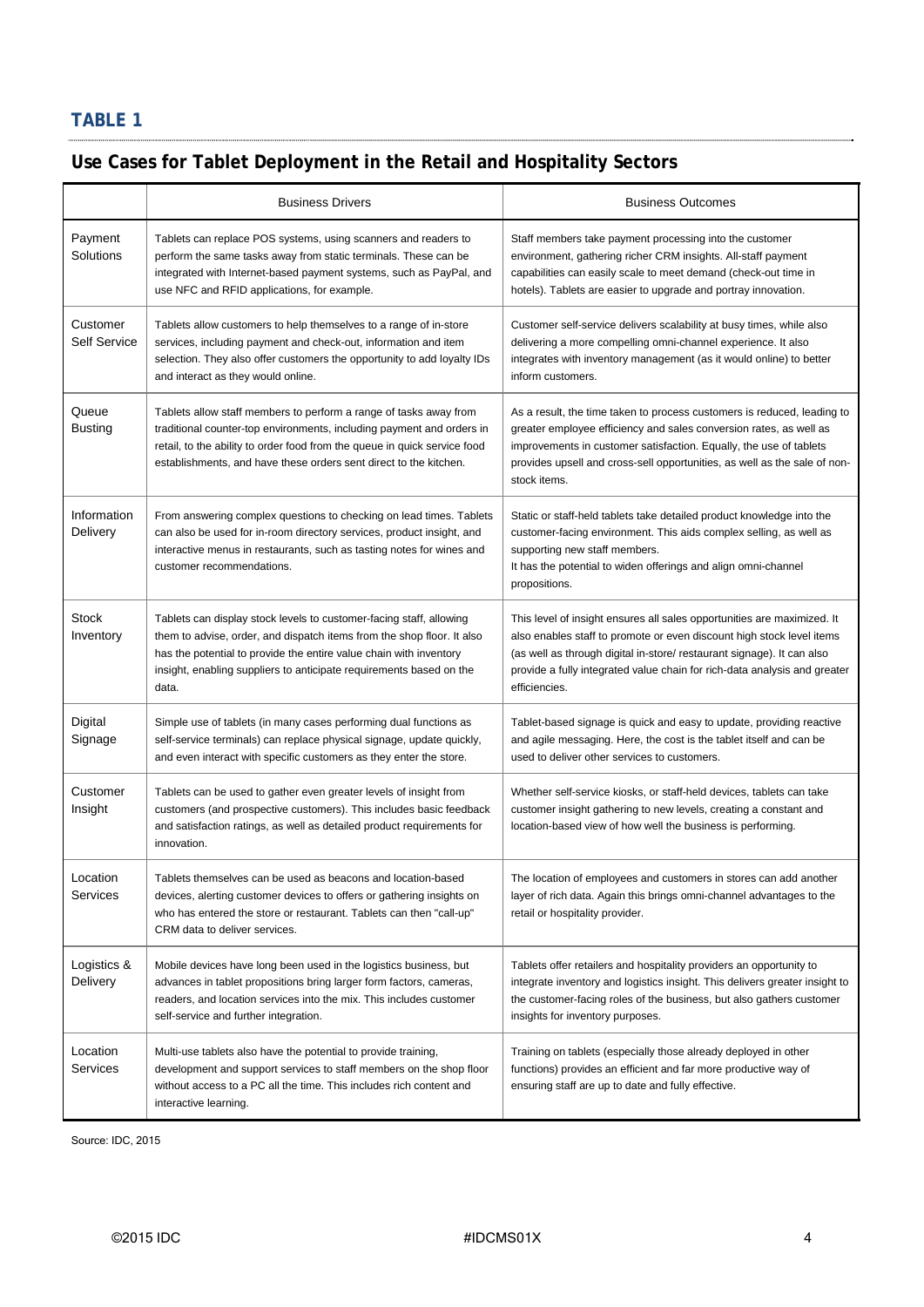# **TABLET REQUIREMENTS IN RETAIL**

The main inhibitors to adoption highlight some of the key considerations and concerns retailers and hospitality providers have in tablet deployment.

Security remains the foremost concern across all the sub-sectors researched, including concerns around data loss and access risk. This concern is never far away from any mobile deployment and often serves as a major stumbling block to any mobility initiative. Compliance and regulatory challenges are also reported to be inhibiting tablet adoption, slightly more so in restaurants and in distribution environments.

#### **FIGURE 3**

# **Key Challenges or Inhibitors for Deploying Tablets in Retail & Hospitality**

*Q. What do you see as the key challenges or inhibitors for deploying Tablets or Hybrids in your organization?* 



Source: IDC, 2015

# **KEY SOLUTION REQUIREMENTS**

The management of tablets is a major concern and inhibitor. Mobile device management complexity is highlighted across the sectors, in particular by 42% of wholesale organizations. As a result, over half (54%) of all retail, wholesale, and hospitality providers are looking to default tools that come with the device to address this concern. Moving forward, however, 42% of retail and wholesale respondents and 46% of hospitality respondents state that they would shift to a single management tool for all devices within two years. The requirements to manage tablets at the same time as wider mobility and device strategies is evident, and respondents realize that current approaches are not ideal.

Many also feel that they are unable to deliver appropriate applications themselves. As a result nearly half of all retail and wholesale providers (42%) are looking to develop applications in conjunction with external partners, while commercial off-the-shelf apps represent a third of apps in use in these sectors.

The requirement for simplification and ease of integration is also manifest in preferences for operating systems. Nearly three-quarters of respondents were looking to deploy tablets that could scale with current OS environments, while over half were looking for OS options that could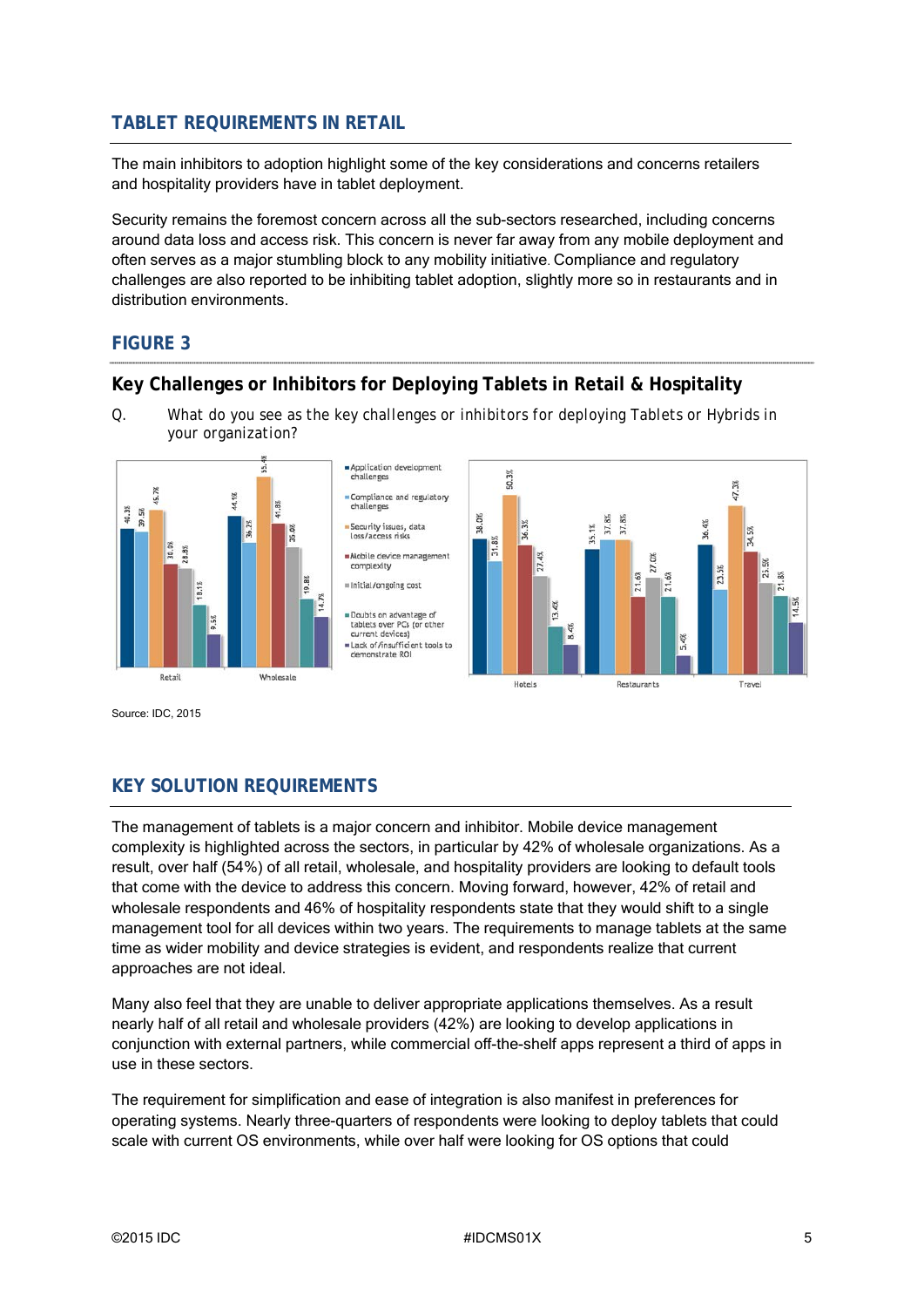seamlessly integrate with existing smartphones and Windows environments. This requirement also influences vendor selection criteria, with the compatibility of tablets with existing systems being selected by 61% of retail and wholesale respondents and just over half (51%) of hospitality respondents. In addition, the ability to deliver these as a global solution was selected as a critical supplier selection criteria by half of all respondents.

## **KEY DEVICE REQUIREMENTS**

Battery life is central to the selection of tablet and hybrid devices for over 70% of respondents in all sectors. This is essential when taking devices into customer-facing environments, but so is speed of charging, the ability to place devices on standby or in a power-save mode, and the ability to swap-out batteries quickly and easily.

Outdoor readability (55%), security features (54%), and voice capabilities (54% in distribution and 66% in hospitality) are also essential, reflecting the demands of the sector's environment. For the most part respondent organizations are looking to use WiFi connectivity, highlighting the use of tablets on site. However, over half had procured tablets with 3G or 4G connectivity capabilities, showing wider usage in both customer-facing roles and in the logistics and distribution aspects.

In terms of screen size, the general trend is a polarization between 6–8 inch screens (more popular with highly mobile users in distribution and hospitality) and larger screen sizes (used to display large amounts of information or data input). As a result, organizations should consider the specific and different needs of retail and hospitality job functions when tablets are evaluated and selected.

# **KEY ACCESSORY & PERIPHERAL DEVICE REQUIREMENTS**

The wider mobility of tablets and hybrids also creates demand for additional accessories. These are critical in the context of shop-floor or warehouse-based employees, but also wider mobile workers throughout the business. Stands and point of sale cradles for devices are critical for retail organizations, as is the ruggedization of devices to ensure they work in any environment, from shop floor and restaurant, to warehouse and delivery vehicles. Environments need to be considered.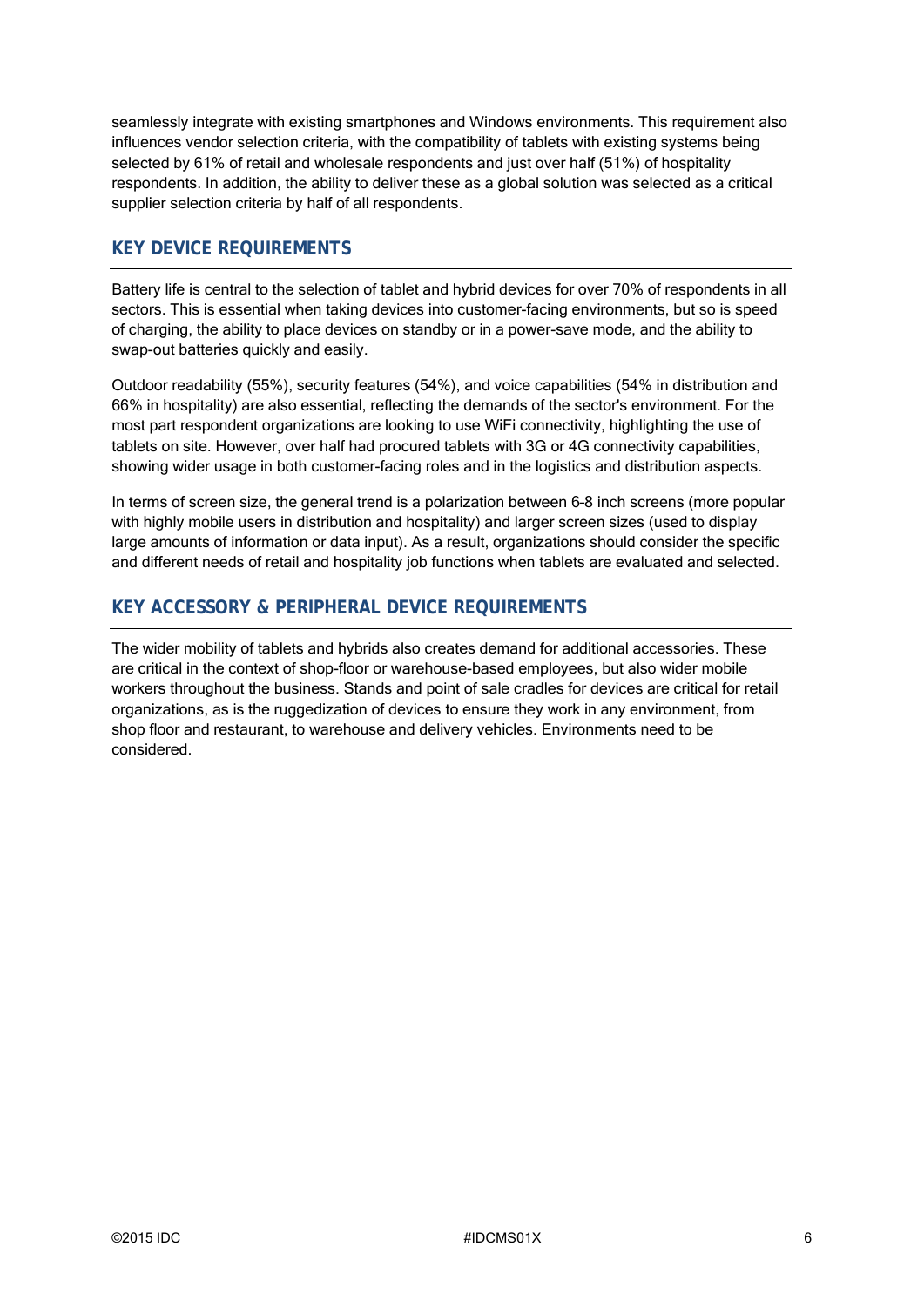## **FIGURE 4**

#### **Additional Features Important to the Selection of Tablet Devices**

*Q. Considering your business/organization's needs, which of the following additional features are important to have on your tablet or hybrid devices?* 



Source: IDC, 2015

For many retailers, the opportunity to replace or complement existing POS, payment, and information services with tablets makes barcode scanners, credit card readers, and smartcard readers on tablet devices very popular. Equally, the ability to combine these requirements and functions into a single device is extremely compelling. This is made possible through the ability to integrate many of these function onto one platform that is also able to combine fast and intuitive touch capabilities, with detailed input through keyboards, stylus, or even voice, for example.

Organizations need to look at the wider requirements for tablets and tablet deployment, making these devices work for employees, especially in a context where they are the only device an employee uses. It is worth remembering, however, that tablet devices also require integration and deployment work beyond the cost of the devices themselves.

#### **CONCLUSION**

A number of retail and hospitality providers need to transform processes to remain competitive and to grow their business. For many, the challenge lies in mounting and maintaining a steady commitment to more omni-channel strategies, but this requires agility and innovation.

Many will achieve this by taking advantage of technologies that include social, mobile, cloud, and analytics, and tablets form a cornerstone to this approach. Tablets present new ways of working beyond the boundaries of traditional computing devices, offering organizations applications that are not currently fulfilled by traditional devices. They also have the potential to drive employee productivity and improve customer-facing engagement, as well as visible innovation for the firm.

Not only can tablets replace core functions in retail and hospitality, often performing them in far superior ways, they can also address a number of functions previously performed via a variety of devices. As a result, tablets can offer a way to consolidate both hardware and systems across the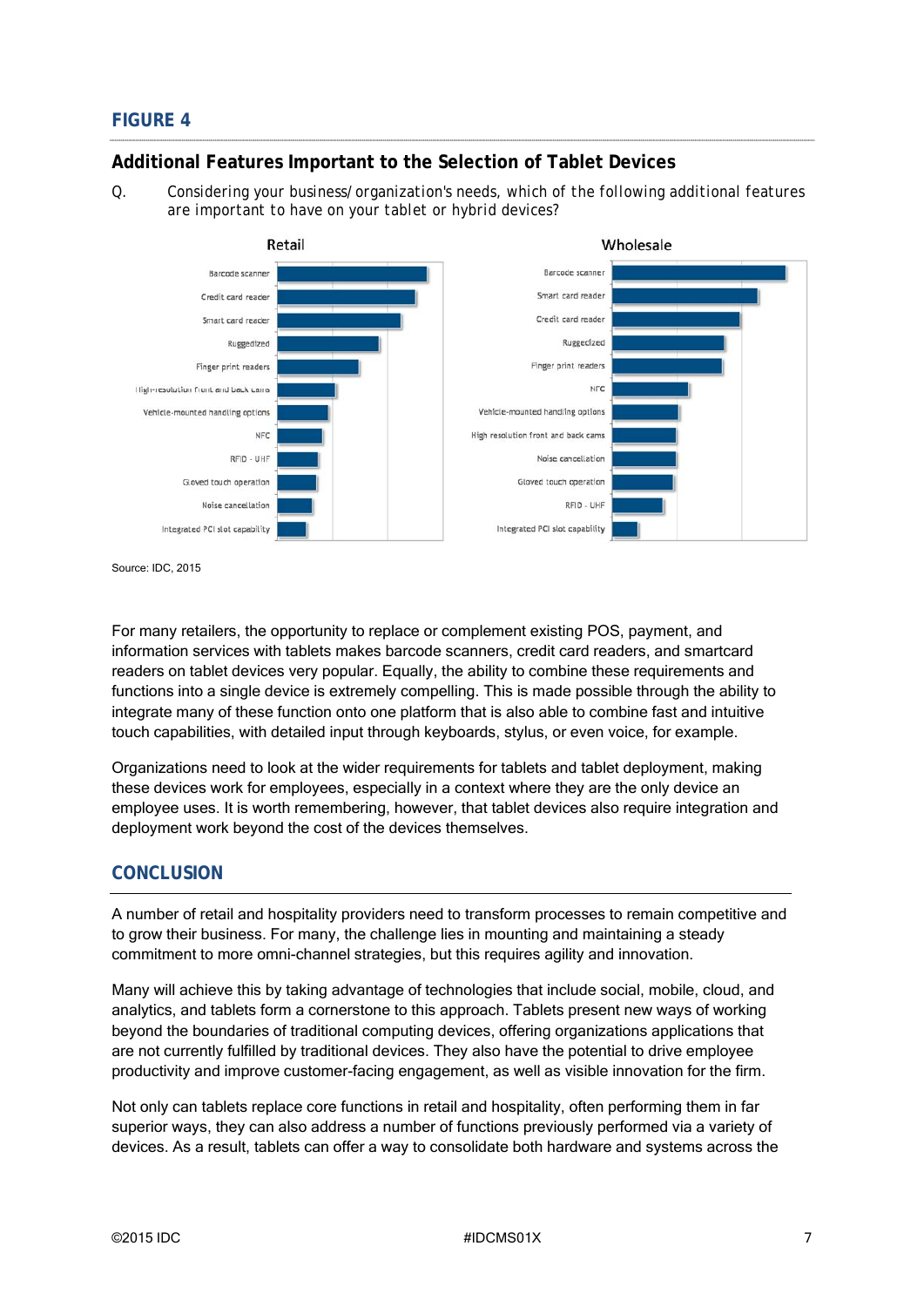organization, ensuring staff are as productive as possible and customer satisfaction levels remain a priority, while also offering savings and efficiencies in hardware costs.

To achieve this, retail and hospitality organizations must select tablet portfolios that address the core demands of both their business and the rigors of their industry. Form factor, reliability, and support services are crucial, as are functional aspects such as ruggedization, replaceable batteries, and the ability to integrate existing functions onto tablet platforms.

# **Panasonic: Vendor Profile**

Retail and hospitality organizations are looking for tablet solutions that can scale quickly, while improving on current business performance. They are looking for devices that can integrate accurately with existing infrastructure in a secure and compliant way, at the same time being easy to manage and maintain, able to run existing systems, and offer a range of connectivity options.

Organizations require product attributes fundamental to delivering employee productivity, customer-facing engagement, and the need to fulfil requirements outside of traditional computing. These include battery-life, outdoor readability, secure access options, voice capabilities, and integration with existing retail and hospitality hardware.

For 35 years, Panasonic has been developing and delivering POS workstations in the retail and hospitality industries, recently building on this experience and leadership to develop specific tablet solutions that enable organizations to rethink this aspect of their business. Toughpad devices are offered in a range of screen-size options, from 5-inch hand-held devices to 20-inch displays. Tablets are housed in lightweight, fully ruggedized bodies (water, dust, and drop resistant) with full HD displays visible in sunlight and HD cameras as standard. They are also available with a full spectrum of connectivity options, including WiFi, Bluetooth, 4G, USB, and HDMI options.

Sector-specific experience enables Panasonic to deliver devices beyond the confines of standard tablet offerings, including user-replaceable batteries, optional barcode readers, dedicated countertop cradle systems, and magnet-stripe readers. These are combined with compatibility with thirdparty infrastructure, such as printers and payment terminals. In addition, Panasonic tablets run on Windows and Android OS environments for ease of integration and scalability, as well as device management. Panasonic tablet solutions are also highly versatile, providing a complete retail and hospitality solution package across a range of organizational requirements, including multi-purpose functionality. Critically, many of those solutions can also be customized and Panasonic is also well placed to deliver support services in local and global deployment.